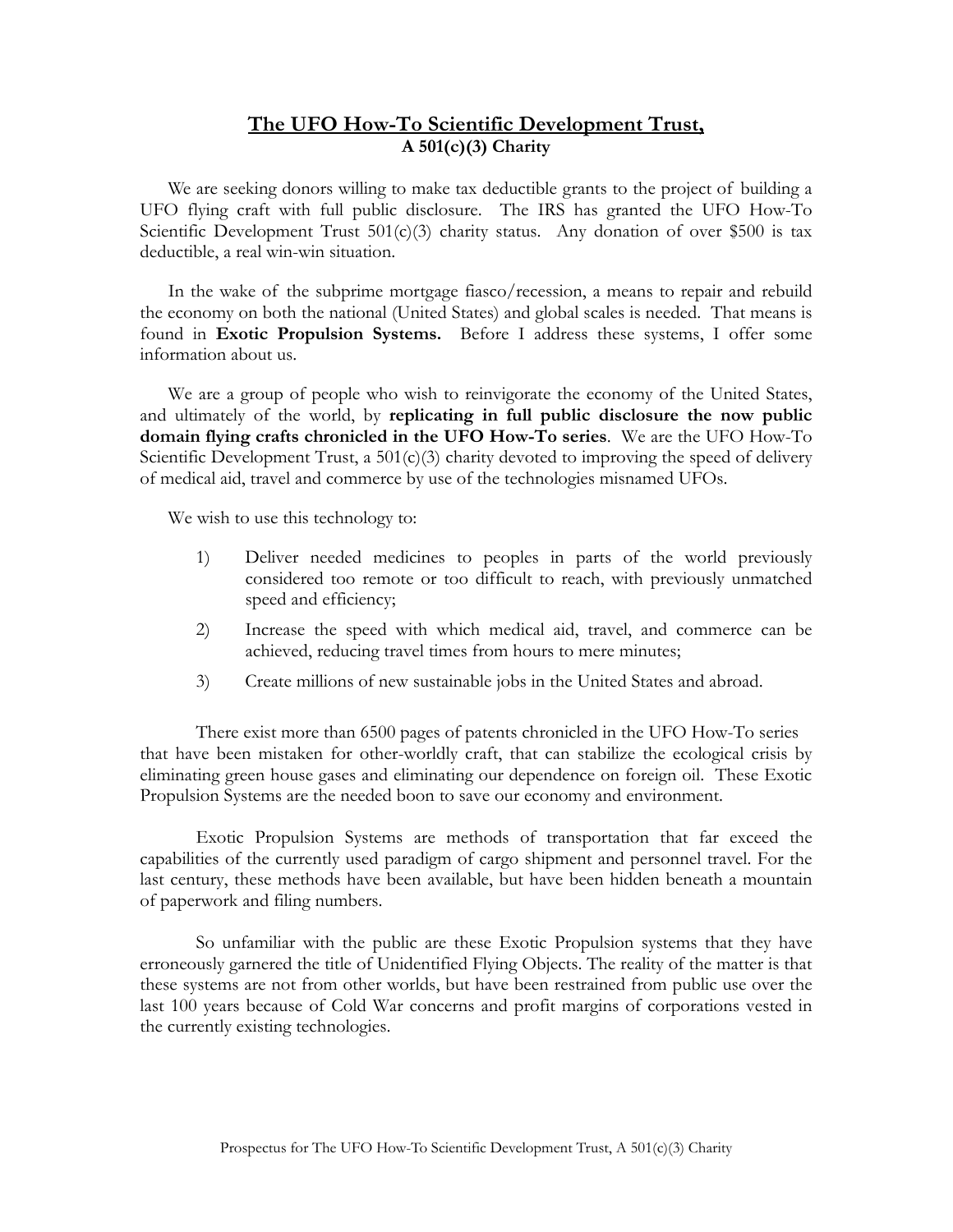Now that the Cold War is over, petroleum reserves are reaching critical shortage levels and the earth is repercussing violently from the impacts of global warming, there is little logical opposition to implementing propulsion systems into the current global transport structure that:

1) Produce no greenhouse gases;

2) Are not subject to the chaotic forces of changing weather conditions;

3) Can fly with the certainty and speed that will reduce aerial travel times from hours to minutes, and replace shipping time from days to minutes, in trans-oceanic transportation;

4) Are capable of distant travel, hovering, and maneuverability that will allow transport of urgently needed medical supplies to **anywhere** on the globe, regardless of elevation, landscape, or availability of airstrips;

5) Will increase profitability in direct proportion to the referenced speeds listed above.

# **Application of Exotic Propulsion Systems to the Delivery of Medicines.**

Exotic Propulsion craft are capable of speeds of thousands of miles per hour with the benefit that the pilots and cargo are shielded from gravity and inertia. Right angle or sharper maneuvers are capable without danger of damage to cargo or pilot by exposure to G-forces. G-forces are simply not a factor with this shielding.

 Since these craft are capable of circling the globe in under an hour, of hovering, and landing anywhere [regardless of air strips present or not], the ability to transport medicines and medical supplies to anywhere upon the globe becomes a reality.

# **Application of Exotic Propulsion Systems to the Global Economy.**

Exotic Propulsion technology can repair the global economy by opening the next great economic expansion. These exotic propulsion systems are predominantly public domain material; their use can increase commerce and profit margins with minimal investment. The increase of commerce can be used to establish global governance by swaying the peoples of the earth to be willing participants in their financial advancement, in the greater picture of improving the quality of life for all by expanding the speed and efficiency of trans-oceanic and trans-national transportation.

In the past, governments and big-money interests have glossed over alerting the public to these technologies because it was much more profitable to encourage dependence on the current system.

But now that the current system is in trouble, with ever more bailouts, skyrocketing fuel costs, and failing revenues, this technology can be integrated into the current system and made much more profitable. Who would fly a regular plane of any type when the craft employing an Exotic Propulsion system is much faster, safer, and more atmospherically stable?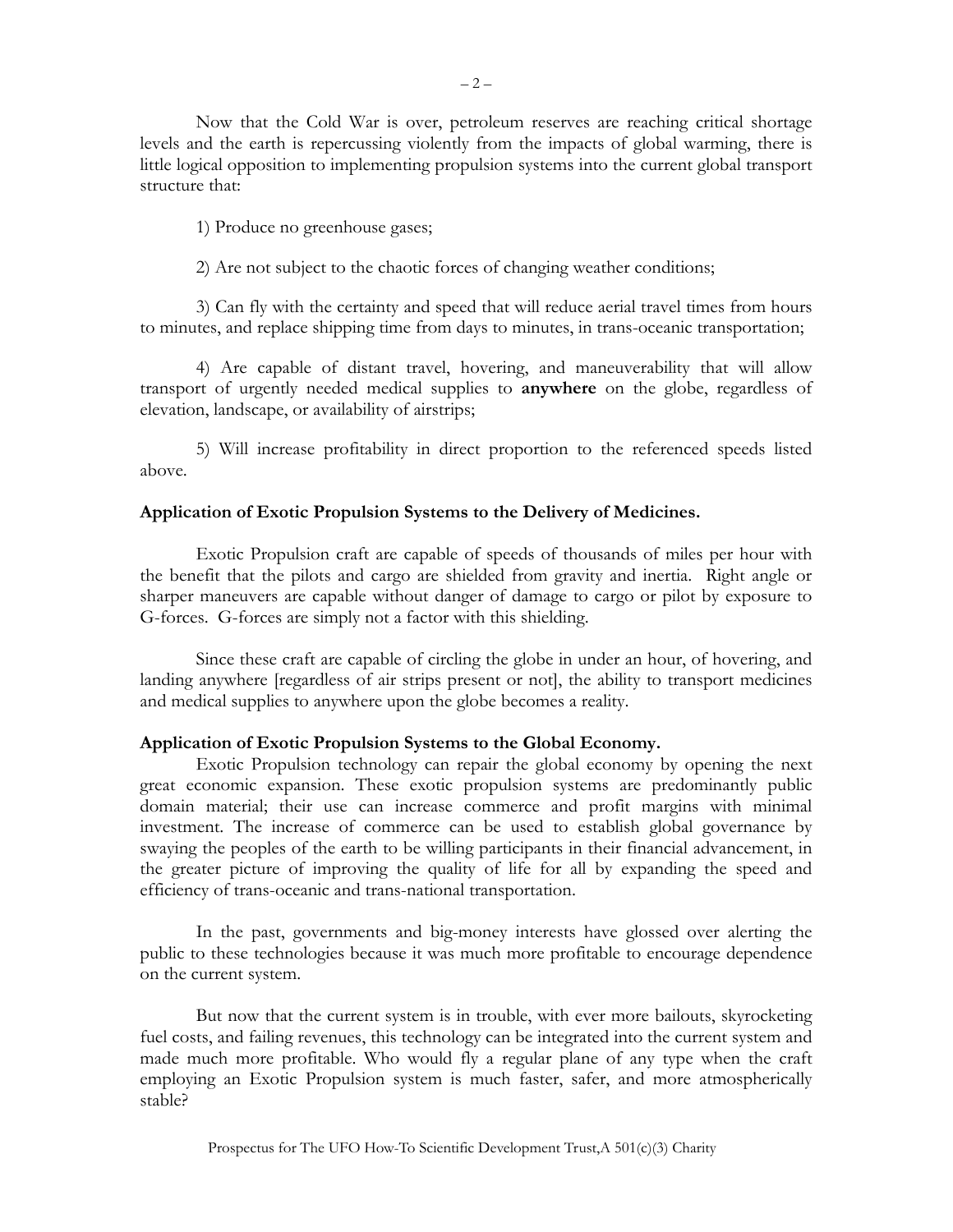The corporations that rely most on government subsidies and short supply to increase their corporations' bottom lines now can return to the ideology that *improvement in performance* can lead to greater profits than reliance on the current failing system.

Convincing corporate heads that implementing technology that increases performance easily by a factor of 48 times or greater should not prove difficult in these difficult economic times, with a working prototype available for public inspection..

The repercussions of the implementation of these exotic propulsion technologies will be felt as gain in the stock market, with graduated recurrent increases as corporate performance improves by the integration of this superior technology into the market. As market performance increases (shorter trip times encourage more flights; produce and other commodities can be delivered same-day for better quality and less spoilage...) and profitability expands, faith in the market will return and stabilize, and the economies of all participating nations shall thrive as the market expands.

The open use and acceptance of these technologies will repair the global economy by opening the next great economic expansion. Space tourism can become a reality in a much shorter time and a more profitable manifestation. The cruise industries will find great profits in tours around the moon and the outer giants. Material resources need no longer be in short supply as mining the asteroid belt becomes a commonplace event. Oil prospecting on Jupiter's moons could likewise easily be achieved.

The threat of overpopulation can be eradicated, as the technology to create lunar bases and settlements in other locations of the solar system can be implemented. Transport and shipment of supplies between these settlements and the Earth will be feasible because the speeds achieved are far in excess of currently implemented rocket technologies.

### **Weaponization of Exotic Propulsion Systems? No!**

 Ultimately the concern is raised about the possibility of using this technology for aggressive purposes. This is simply not an option. Conventional munitions and explosives can not be carried aboard these craft. The extreme electromagnetic radiations caused by the propulsion systems themselves would detonate ordnance and munitions before the UFO craft left its launching point. Any person who attempted to transport warheads or weaponry would become the casualty of their own hostile intent. These craft by their very nature are a fail safe against hostile intentions.

## **Expense of Implementation of Exotic Propulsion Systems.**

These Exotic Propulsion Systems will not be deterred by expense. The materials used to construct them are in fact commonplace: copper wire, simple ceramics, and basic frame building that can be accomplished by automobile manufacture plants, airplane construction plants, and shipyards.

The subsystems of propulsion that are categorized for this prospectus can be reduced to the following categories: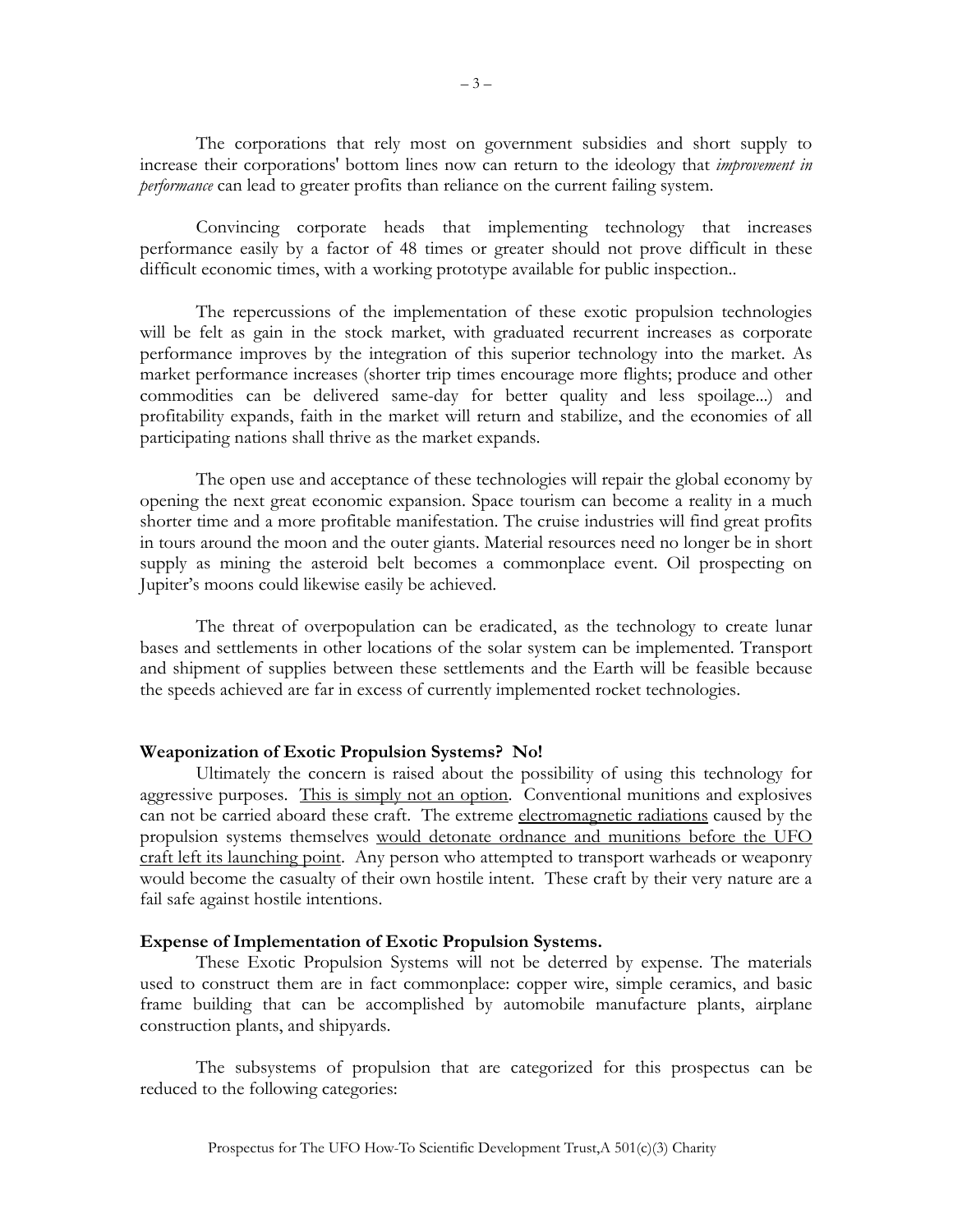- 1) Plasma Propulsion;
- 2) Electrogravitic Systems;
- 3) Magnetohydrodynamic Systems.

In reality the above mentioned systems are so closely interrelated that some persons might say that the sub-divisions are splitting hairs. Be that as it may, the technical requirements for comprehension of functionality are not excessive. It does not require engineers with doctorate degrees to design and build these systems. It has been stated, "If you can design a Tesla Coil, you can build an Exotic Propulsion System craft."

#### **The History of Exotic Propulsion Systems:**

The bulk of the numerous patents that have been issued in the United States, Britain, and Canada over the last 100 years for electrogravitic and magnetohydrodynamic propulsion patents are merely rehashes of the same principle of physics—that a high voltage discharged as impulses can be harnessed to defy gravity and propel at velocities far in excess of those achieved by conventional aircraft.

Thomas Townsend Brown is the most prominent early figure in the recovery of actual data regarding electrogravitic propulsion systems in the United States. While many historians trace the source of the work to his role model and inspiration, Nikola Tesla, Tesla's secrecy in disclosing data to sources in the West preclude him as a reliable source for hard facts for the purposes of this prospectus. Brown is credited with the discovery that high voltage impulses in a capacitor will cause that capacitor to lurch in the direction of that capacitor's north pole; this discovery is recognized in physics as the "Biefeld-Brown Effect." But this discovery does not give a complete enough answer for Exotic Propulsion Systems for our purposes. It is the work of Henry W. Wallace, another important figure in Exotic Propulsion Systems, that completes the feasibility of their integration into the transport paradigm of the global economy.

Wallace discovered that high speed rotation of elements with odd nuclear spin values cause directional movement that is neither centrifugal nor centripetal motion. It appears from the numerous patents on these Exotic Propulsion Systems that elements with odd nuclear spin values increase the propulsive effect regardless of whether the high speed rotation method or the high voltage electrical impulse method of Brown are used.

Through Brown's work, high speed electrogravitic propulsion is realized, but it is through Wallace's work that the ability for a human being to withstand the high-G maneuvers that Exotic Propulsion Systems (EPS) craft perform is realized. Put simply, the occupants of the EPS craft are shielded from gravitational and inertial forces.

### **Research Required Before Exotic Propulsion Systems can be Implemented.**

Most of the research has been laid out already, as evidenced by the hundred years of patents that recreate the same craft on the same principle of physics. Research and development will consist solely of stress testing the existing craft based on the existing craft plans to determine life spans of the craft involved, and maximum cargo capabilities.